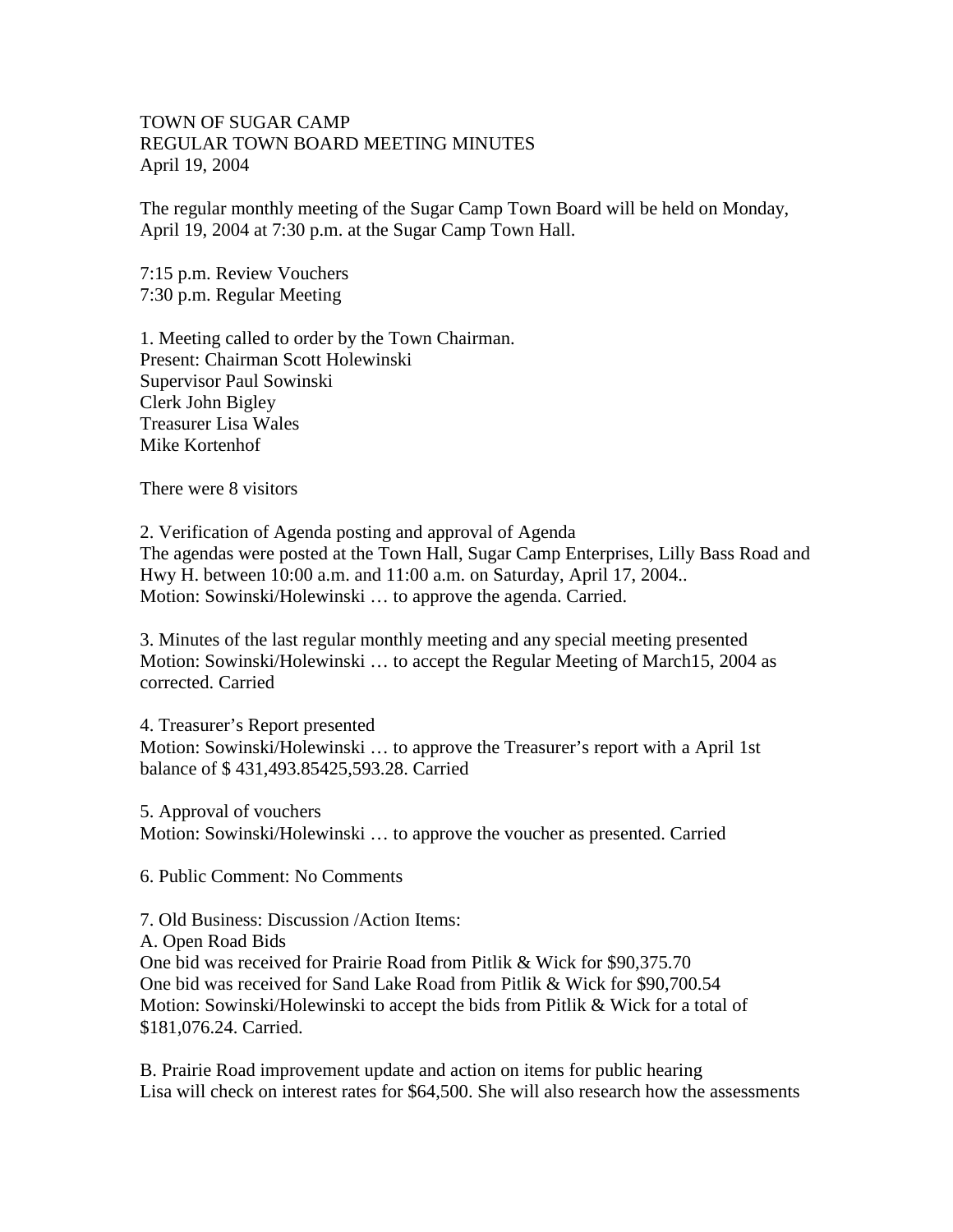will be added to the tax bill. The clerk and chairman will get together and write a letter to Lighthart concerning accusation of land and the final resolution for the special assessment.

C. Review Sign Ordinance

Scott will review supervisor's notes and bring a revised draft to the May meeting.

8. New Business:

Clerks report- Discussion /Action Items:

Liquor License application for former Orchard Bar & Grill

The Board met the prospective new owners of the former Orchard Bar & Grill. The new name will be "You Know Where." The Board approved the issuing of the Liquor License to be held May 3rd. Proof of ownership and payment of all back fees must be provided and no objections filed before license will be issued.

Steve Pavlow Hwy 17 speed reduction

Steve presented to the Board information regarding lowering the speed limit going through Sugar Camp from the White Stage to just past A. The DOT would support such a speed reduction if the Town Board will write a letter of support. This item was tabled until May for further review.

Conditional Use Permit application of Lynn Ann Thomas, to open a garden center and retail store at 3996 County A.

Motion: Sowinski/Holewinski … that the Town Board has no objections or concerns for the conditional use permit application of Lynn Ann Thomas. Carried.

Request from Tom Rulseh, request support for bike trail from Three Lakes to Eagle River. Small portion of trill passes through Sugar Camp.

Motion: Sowinski/Holewinski … that the Town Board has no objections to the construction of a bike trail between Three Lakes and Eagle River. The town supports such construction and is still pursuing such a trail between Sugar Camp and Three Lakes. Carried.

Review of roads to receive crack sealing this year.

Motion: Holewinski/Sowinski ... to pay \$1.30 per pound for crack sealing this year. Pitlik & Wick and Farner's will each do \$4000 worth of crack sealing. A list of roads will be provided to each contractor. Carried

B. Board Members-Action / Discussion Items: Chairman Holewinski a. Chairman's report b. Correspondences Supervisor Sowinski Supervisor Schoeneck